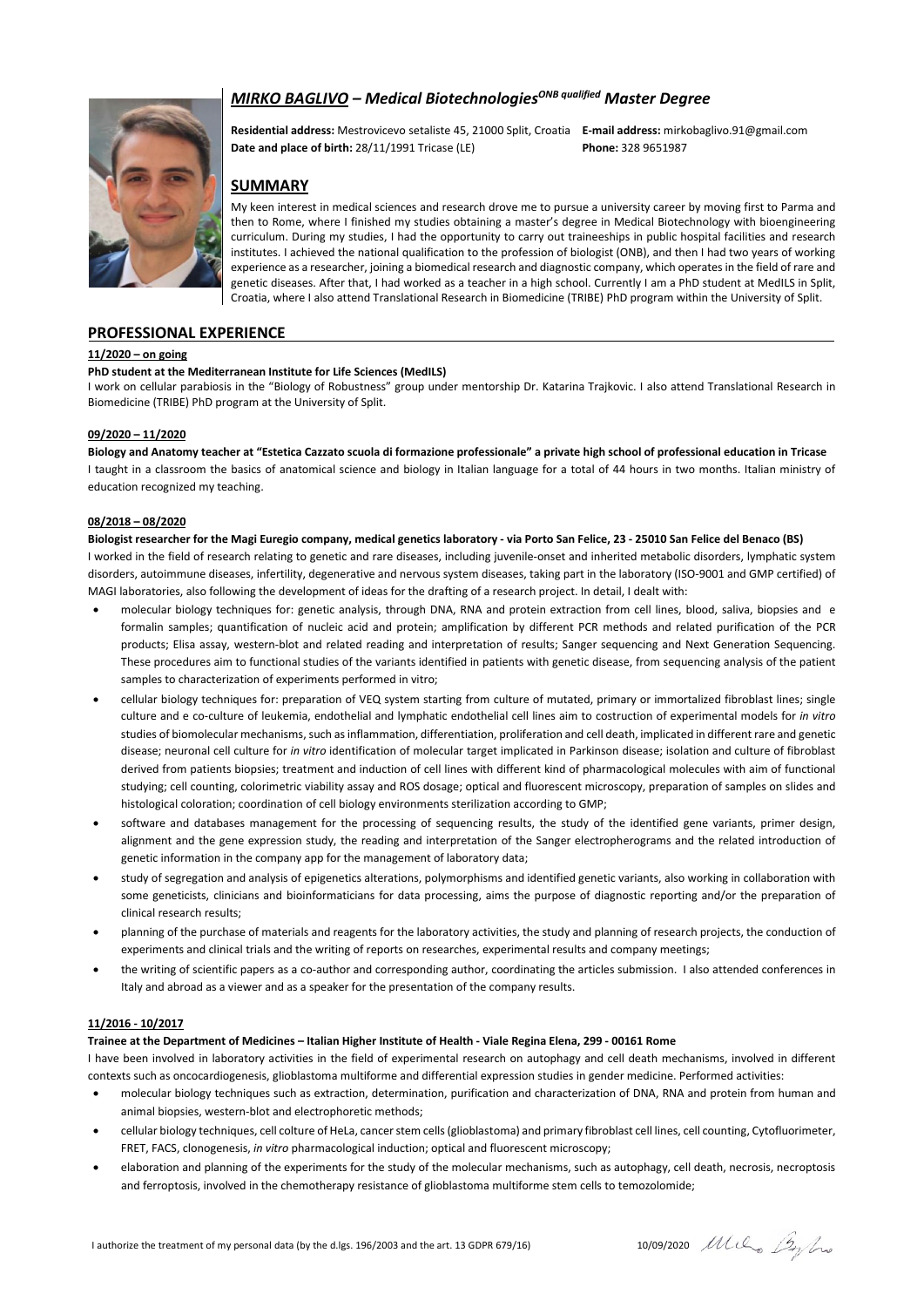• planning of research projects and drafting of scientific articles, also making a graphic contribution by creating scientific illustrations; processing and interpretation of the results; management of laboratory spaces and maintenance of sterility conditions in environments dedicated to cell culture.

#### **02/2014 - 08/2014**

**Trainee at the Tissue Typing, Cryobiology and Regenerative Medicine laboratory of the Spallanzani Institute - Santa Maria Nuova Hospital - Via del Risorgimento, 80 - Reggio Emilia**

I have personally followed laboratory activities to produce Regenerative Medicine products from blood components for non-transfusion use and for the HLA tissue typing. I performed tasks such as:

- manipulation of hematic components under sterility conditions for the production of Platelet Rich Plasma (PRP) destined to orthopedic use; all activities were carried out according to the ISO quality standards that certify the SIMT laboratories; automatized Complete blood count (CBC), recording and interpretation of the results;
- molecular biology activity for Tissue Typing (extraction of DNA from fresh and frozen blood samples, amplification, PCR techniques, SSP with agarose gel electrophoresis and SSO techniques with the use of the Mr.Spot® tool); interpretation of tests and results; processing and storage of the tissue typing results through hospital procedures;
- recording of the activities carried out using the hospital traceability informatics technology systems.

### **EDUCATION**

**2020 Acquisition of the 24 CFU for enabling to teaching in school**

**2018 National Qualification from National Order of Biologist to exert profession of Biologist - University of Torvergata - Rome - A Section**

**2017 Master's Degree in Medical Biotechnologies (LM-9), Bioengineering curriculum - University of Rome "La Sapienza" – Grad. mark 107/110**

Specific scientific skills in the biotechnological-medical field and knowledge related to Bioethics, Clinical Trials, Bioengineering, Bioinformatics, Biomaterials, Telemedicine and Surgical Biotechnologies

Master's degree thesis: *"Study of the resistance mechanisms and cell death in the chemotherapy treatment with Temozolomide of glioblastoma multiforme stem cell lines"*

**2015 Bachelor's Degree in Biotechnologies (L-2) - University of Parma**

Basic scientific skills in the Biotechnological field.

Degree thesis: *"Use of platelet concentrate in regenerative ophthalmology"*

**2010 Chemical-biological technician-patricians expert Diploma - "Don Tonino Bello" secondary educational higher institute in Tricase** Short experience in a chemical-biological and microbiological laboratory. Tesina di maturità: *"Le Biotecnologie nel trattamento delle acque reflue"*

# **TECHNICAL SKILLS**

**Molecular biology: extraction**, manual (Quiagen®, Flexigen®, Tempus®, Fastgene®, Invitrogen®) and automatized (Magpurix®); **quantification** (Qubit®, Tecan® e Nanodrop®); **amplification** by different application of PCR methods such as SSP and SSO (Mr.Spot®), long, touchdown and quantitative RealTime (Thermofisher®); **purification** (Fastgene®, Gentra®, ExoProStar®); **Elisa assay** (Biotechne®, Tecan®); **western-blot** (BioRad-TransBlot®, GeneGnome®, Chemidoc®); **Sanger sequencing** (Beckman-GeXP®) and **Next Generation Sequencing** (Illumina®).

**Cellular biology: fibroblast** (Coriell® e da paziente), **leukemia** (HL60), **endothelial** (HUVEC), **lymphatic endothelial** (LECs), **neuronal** (SH-SY-5Y e SK-N-SH), **cancer cells** and **cancer stem cells** commercial (HeLa) or from *ex vivo* isolation (glioblastoma e neuroblastoma). Preparation and expansion of cell cultures in different conditions (single, co-culture in transwell, on matrigel, in hypoxia and in electromagnetic fields); colorimetric methods for the evaluation of cell viability (MTT®, Tecan®) ROS dosage (Promega®, Tecan®); histological coloration techniques(Giemsa® and Trypan blu); cell counting (Burker e Neubauer); optical and fluorescent microscopy.

**LANGUAGES CERTIFICATIONS Italian** Native speaker **Drive Licence B** (own car) **English B1** Comprehension, writing and speaking **ECDL** European Licence

**National Order of Biologist Subscription** n°: AA\_082467

#### **SOFTWARES AND OTHER INTERESTS**

- Office Pack (ECDL), Adobe Pack (Photoshop, Illustrator, Premiere, AfterEffect, InDesign), Fiji ImageJ, WordPress;
- Guitar player, travel, web, graphic & web design, sports (team and individual), astronomy, artwork, photography e scientific dissemination (Missionescienza.it).

I authorize the treatment of my personal data (by the d.lgs. 196/2003 and the art. 13 GDPR 679/16) 10/09/2020  $\mu$